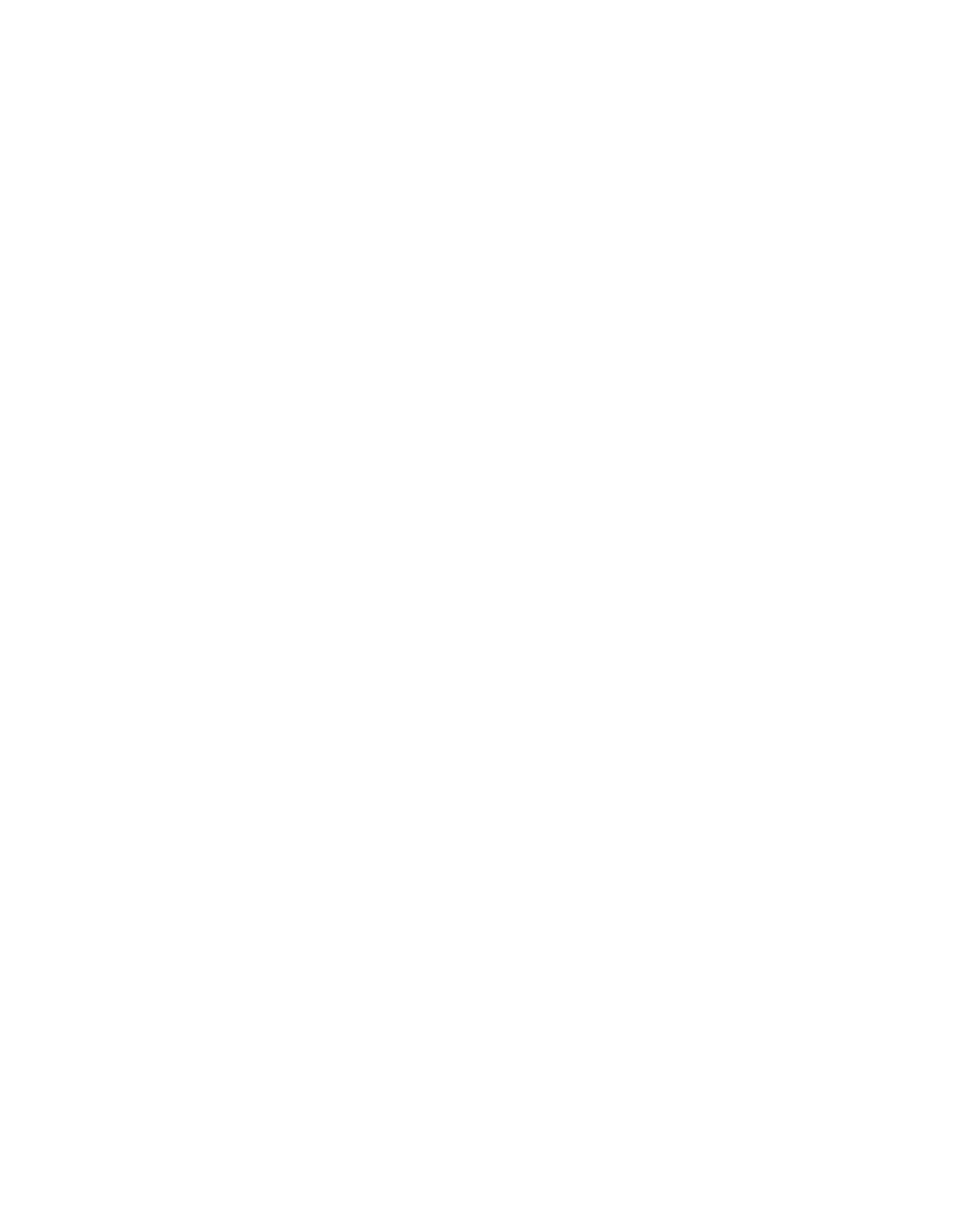#### *Current Topics*

*The Hacker and the State: Cyber Attacks and the New Normal of Geopolitics*, by Ben Buchanan (Harvard University Press, 2020) 412, endnotes, index.

Anyone who has suffered identity theft or encountered a "zoom bomb" while participating in a web-based discussion, has experienced hacking at the personal level. In *The Hacker and the State* Georgetown University School of Foreign Service professor Ben Buchanan argues, with good reason, that hacks are also "a persistent part of geopolitical competition. They happen every day. . . . This is a new form of statecraft." But he is quick to point out that while hacking is a suitable tool for shaping elements of statecraft, it is in most cases "ill-suited for signaling a state's position and intentions." (3) Examples of the latter include military mobilization, Russian May Day parades, sanctions, and summit talks.

*The Hacker and the State* maintains that the shaping elements of cyber statecraft are mostly clandestine. Thus, government hackers "wiretap, alter, sabotage, disrupt, attack, manipulate, interfere, expose, steal and destabilize." (7) The book provides instances of these techniques from several nations, including China, Russia, Iran, North Korea, and the Five Eyes countries. Two sabotage digital worms, Stuxnet and Wiper are attributed to the United States and Israel. The former attacked Iranian centrifuges and the later wiped Iranian oil production computers clean. (142–44) Besides China's well documented thefts of intellectual property, Buchanan describes North Korea's attacks on South Korea's critical infrastructure in 2011 and Sony Pictures in 2014, (169–70) among other examples.

Not all hackers have been positively identified, however. The most prominent example is The Shadow Brokers. Somehow they acquired what were said to be NSA's most powerful hacking tools and offered them for sale online, complete with user guides. No body bought. After repeated unsuccessful attempts to enrich their coffers, The Shadow Brokers gave the powerful tools away for free. (250) Some were quickly used against computer systems in the United States. Although Buchanan does not identify the targets or the damage, he raises important questions: Who was responsible, why did they go public, and what are the implications of such power.

The short answer to the "who" is we don't know for sure, at least publicly, though Russian involvement is suspected. (256) As to the "why they went public" when they could have raised havoc with NSA with little fear of being caught, there is no definite answer. Buchanan speculates that a warning signal was being sent, but if so, to what purpose?

The most detailed example of the havoc that can be produced by hacking is found in the story of Russia's attack on Ukraine which achieved its goal of "pervasive damage." Dubbed "NotPetya," it damaged "everyone doing business in Ukraine and everyone paying taxes to the government." Then it spread all over the world damaging corporations like FedEx and Merck chemical among others. "NotPetya ranks as the costliest and possibly the most important cyber attack in history. It caused more than \$10 billion in quantifiable damage." (289) Hopefully, writes Buchanan, it served as a wake-up call to install updates promptly.

*The Hacker and the State* covers several decades of cyber hacking operations. Based largely on secondary sources, it is perhaps a second draft of hacking history, but it nevertheless offers some valuable insights on the state of the hacking art, a practice, Buchanan suggests, that most policymakers do not understand. And he observes, "the harm that hackers can do is expanding faster than the deterrence or defenses against them." (313) As a remedy he recommends a strategy of aggressive "persistent engagement" because "hacking makes a difference in geopolitics.

It is a sobering account that highlights the need for the Cyber Command and the potential vulnerabilities of the national intelligence agencies.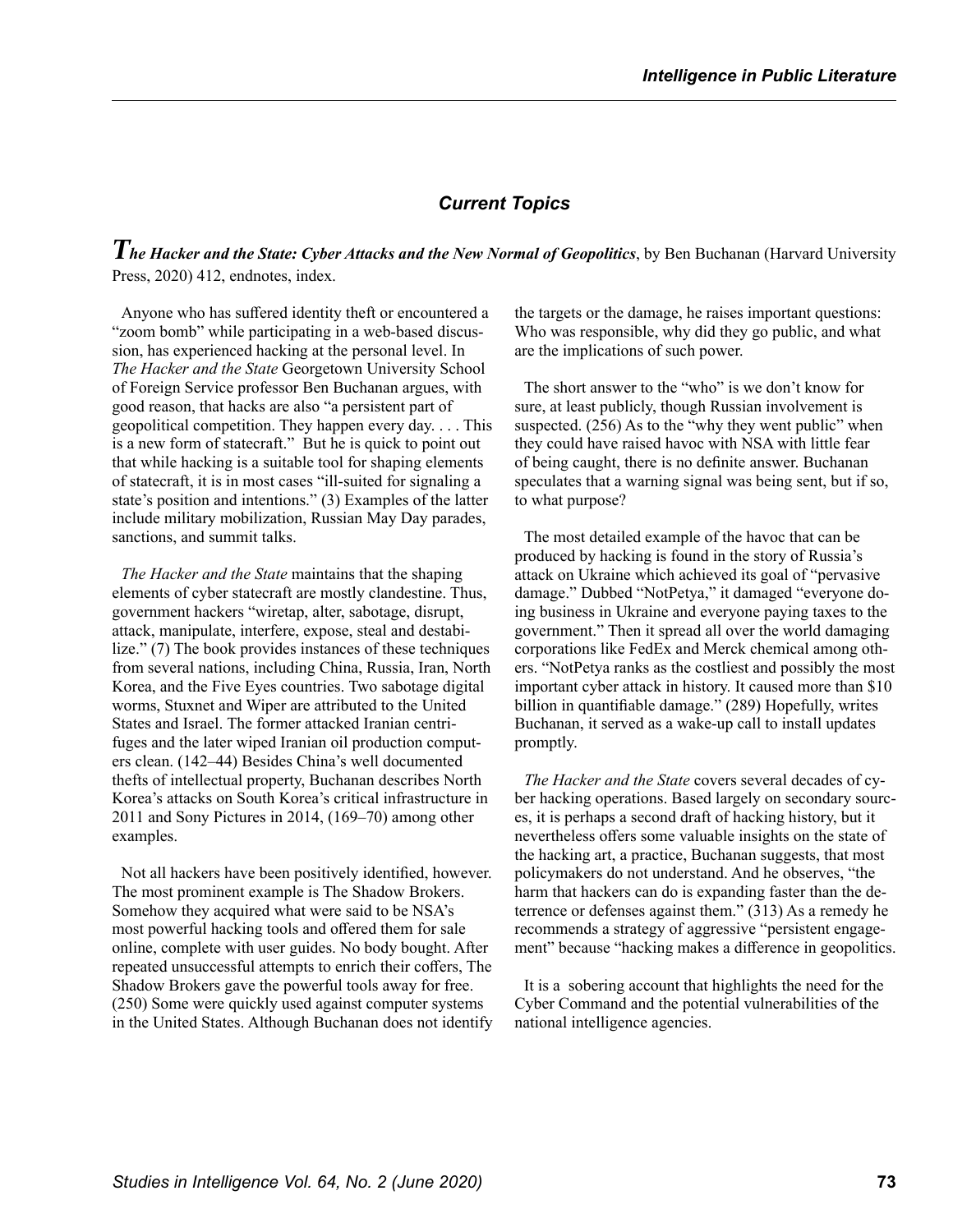*The Russians Among Us: Sleeper Cells, Ghost Stories, and the Hunt for Putin's Spies,* by Gordon Corera (William Morrow, 2020) 428, endnotes, photos, index

When Alexander Kouzminov, a former member of the SVR illegals Directorate S, wrote in 2005 that "The Western world can't bring itself to believe to what extent it is transparent and vulnerable to Russian illegal intelligence," (7) he received little attention in the media. But the FBI, CIA, MI6, and of course, the SVR knew he was spot on. In *The Russians Among Us*, BBC security correspondent Gordon Corera, tells their story.

As Corera explains it, the FBI, following routine monitoring procedures for Russian intelligence officers assigned to the United States, was able to recruit a source in 1999 who was serving in Directorate S. Gradually during the next 10 years, he revealed at least 10 Russian illegals living in the United States under false identities. The Bureau put them under surveillance and thus was born operation Ghost Stories. The CIA was involved when targets traveled overseas and when operations in Moscow concerning SVR officers became an issue. MI6 joined the program when some of the illegals became British citizens before coming to the United States.

"The illegals' mission was to subvert America from within, infiltrating deep into its society and in doing so identifying and helping recruit people who could aid Moscow." (66) Drawing on sources in Russia, England, and the United States, Corera establishes that Ghost Stories involved two generations of illegals, both of whom took their work seriously. *The Russians Among Us* discusses the officers in both categories to varying degrees as well as those who supported them.

The older, or traditional, generation is typified by Donald Heathfield (Andrey Bezrukov) and his wife, Ann Foley (Elena Vavilova). After finishing their SVR training they went to Canada, where they had two children while establishing cover. Ann joined a Catholic church, took computer courses and worked as an accountant. Donald ran "Diapers Direct," a home diaper delivery business and attended York University. After nearly 10 years, including a detour in France, they moved to Boston—in their target country—where Donald attended Harvard's Kennedy School of Government. (66) Corera describes how they got their fictitious names, their professional and family lives in America, their contacts with their SVR handlers, and the FBI's counterintelligence (CI) that documented

their behavior without alerting them they were under suspicion.

Richard Murphy is another example of the traditional approach. It is also another good example of FBI CI diligence. Posing as an American with a Russian accent, he fooled everybody but his faculty adviser at the New School in New York City. That adviser happened to be Nikita Khrushchev's great-grand daughter. She couldn't understand how an Irishman with a Russian accent couldn't speak Russian, but she took no action. No matter, in the end, Corera reveals how Murphy gave up his position of principal operator to his wife and how the Bureau acquired the keys to his covert communication system with the SVR and learned of his illegal status.

The second generation of illegals, the so-called "true name illegals," are personified by Anna Chapman (Ana Kuschenko). (134) Such spies operated under different rules because security checks were tightened after 9/11. In addition, finding and using names of the dead in the era of easily searched digital databases and the use of biometrics in identity checks had increased the risks of using such false identities. Then too, true name illegals were cheaper to field and to maintain. In Chapman's case, her business acumen combined with her seductive skills applied with sound tradecraft made her a potentially valuable officer. But her arrest came before she had time to prove herself.

The decision to arrest the illegals when they did, balanced several operational and political issues. Operationally, the SVR source wanted to defect and at least two illegals were planning a family trip to Russia. If the defection occurred while the illegals were gone, they would never be caught. On the political side, Russian president Medvedev was visiting Washington and the Obama administration did not wat to embarrass him. Corera explains how CIA director Leon Panetta 'coordinated' with the SVR chief to arrange a spy swap that exchanged ten Russian illegals and four Russian prisoners—two former KGB officers, one GRU officer, and a Russian scientist. The latter was not a former agent but was included because he was wrongly convicted.

In explaining why they were selected for the swap, Corera summarizes the background and current status of each one. Thus, the comments on Sergei Skripal,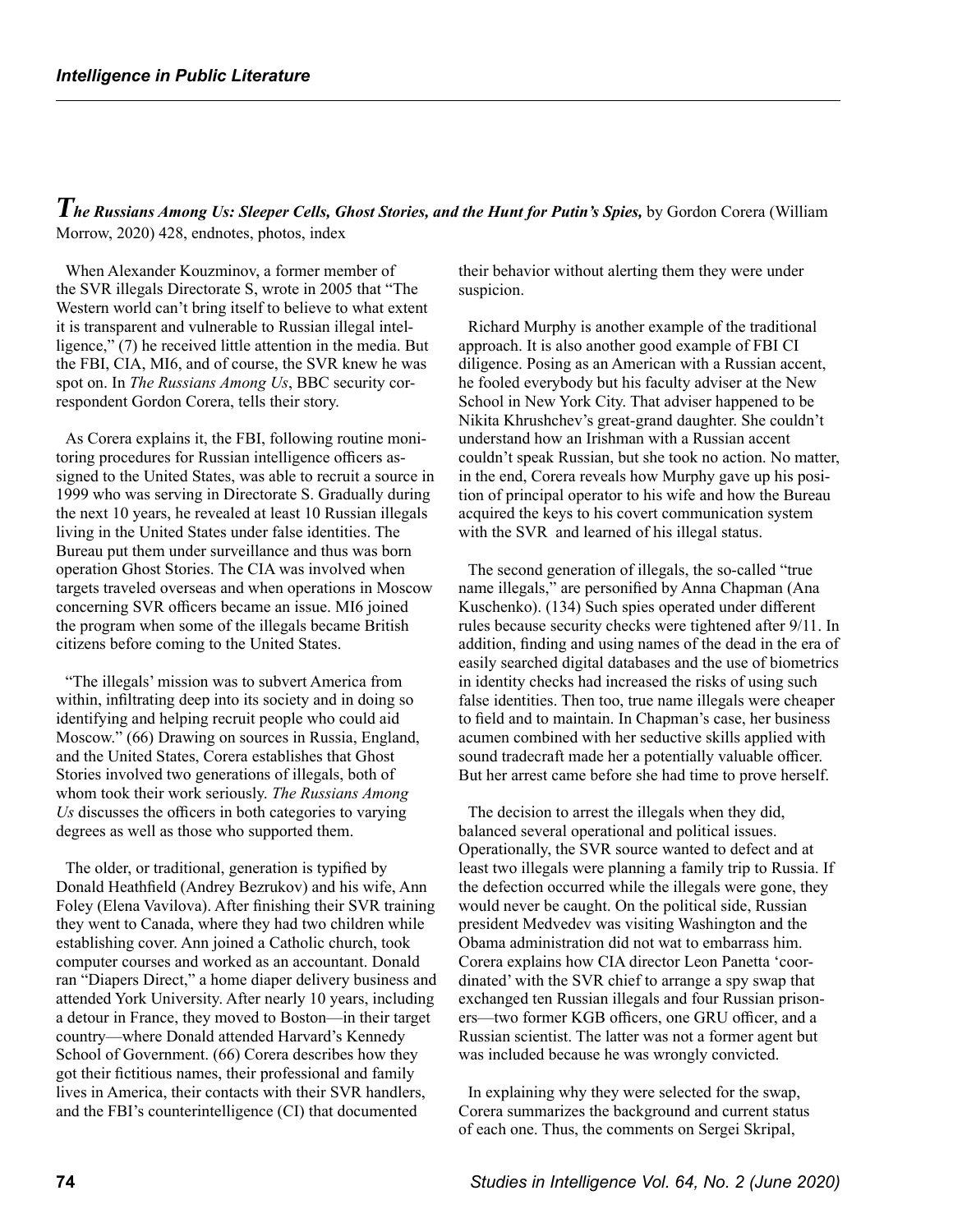the former GRU officer and MI6 agent, includes his subsequent poisoning and that event is contrasted with the Litvinenko poisoning in London in 2006. Corera sees causal links to the Russian FSB and thus to Putin's involvement.

As for the former KGB officers, Gennady Vasilenko and Alexander Zaporozhsky, both ran afoul of Alexander Zhomov an experienced FSB officer. Corera explains why CIA gave him the code name PROLOGUE when he became a player in their search for Aldrich Ames. Zhomov was also linked to the Robert Hanssen case when he arrested and tortured Gennady Vasilenko on suspicion of revealing the source that exposed Hanssen. And it was Zhomov, the CIA worried, who might detect the FBI source before he could defect.

The closing chapters of *The Russians Among Us* deal with the aftermath of Ghost Stories. In the United States and Britain, Corera suggests, there is increased concern with terrorism and cyber warfare. In Russia he reemphasizes the shift to true name illegals citing the Maria Butina case but doesn't neglect cyber operations. Likewise, traditional illegals have not been forgotten, as Putin made clear at a "gala to celebrate ninety-five years of illegals . . . [and] directorate S a legendary unit." Corera concludes "there is no reason to think that Moscow Center will give up on illegals that they have run for a century. At least while Vladimir Putin is in power." (397)

*The Russians Among Us* is a fine espionage story and a cautionary tale that demands our attention.

#### *Historical*

*Kim Philby and James Angleton: Friends and Enemies in the Cold War,* by Michael Holzman (Chelmsford Press, 2019) 464, end of chapter notes, bibliography, appendix, index.

Independent scholar Michael Holzman has written two other books on Cambridge students recruited by Soviet intelligence in the 1930s and one on the late James Angleton, a career CIA counterintelligence of officer.<sup>a</sup> And while each one has included Kim Philby to some degree, this is the first time he is a principal character.

At the outset, Holzman notes that the usual questions raised about Philby are those about the cause he served: "How could this intelligent, civilized, charming man devote his life to the Moloch of Stalinist Russia?" As to Angleton, the question most often raised is, according to Holzman: How could such an intelligent charming man "destroy so many careers?" And indeed, these are the issues that have plagued many of the authors who have written about these men. But Holzman then adds a surprising comment: "Those are the wrong questions." (18) He never explains why, but he supplies a hint when he states that their "biographical narratives . . . were for the most part created and kept in place by their enemies." (12) Surely Yale historian Robin Winks, Oxford historian Hugh Trevor Roper, Harvard historian Timothy Naftali, author Graham Greene, former CIA officer William Hood, and current CIA historian David Robarge would challenge Holzman's assessment, and readers should do so as well.

Perhaps a more germane question about this book is whether it contains anything new about two intelligence officers about whom so much has already been published? With one exception, the answer is no. Even Holzman's methodology supports that conclusion. He sums up his approach as follows: "We must now gather the used bricks of discredited historical narratives, chip off the mortar of earlier interpretations, and attempt to assemble what remains in ways less predetermined by conflicting ideologies of the time." (11) The use of "discredited historical narratives" in any way is not desirable and a review of the secondary sources cited makes clear that is what he has attempted. The exception is in the appendix, "Philby's Articles in *The Observer* and *The Economist*, where Holzman provides lengthy comments on Philby's writings from Beirut in the years before his defection. Although the articles have been alluded to, extracts and commentary about them have seldom appeared in print since they originally appeared.

a. Michael Holzman, *James Jesus Angleton: The CIA and the Craft of CounterIntelligence*; Guy Burgess: R*evolutionary in an Old School Tie; Donald and Melinda Maclean: Idealism and Espionage;*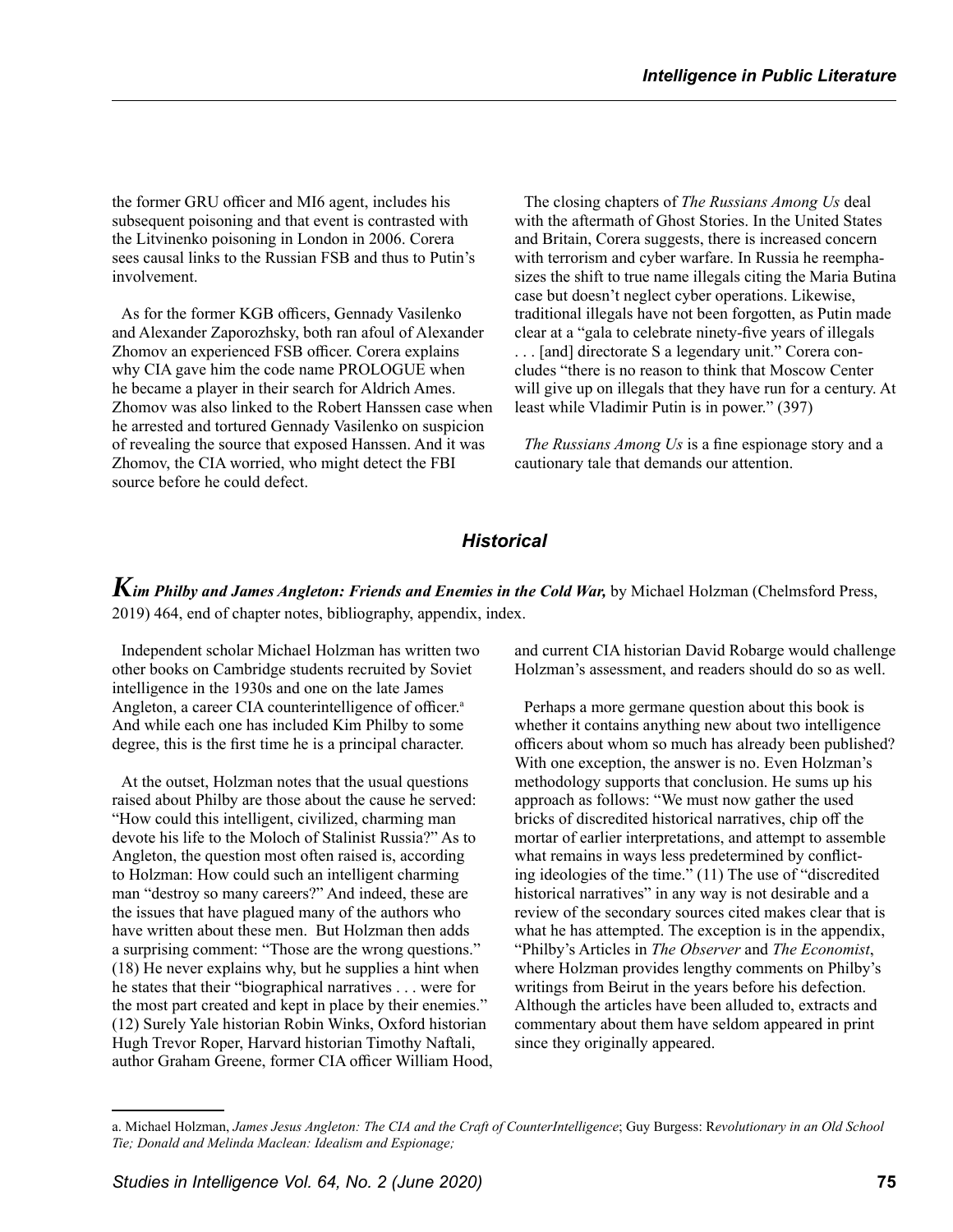In the unsuccessful hunt for new material, a number of errors were discovered. Some examples follow. The first is the statement that Angleton and Philby "were friends for six years." (12) Their service records suggest otherwise. Angleton was in London, assigned to X-2 (OSS counterintelligence) at the Ryder Street building, where Philby worked, for just under 14 months during WWII. Philby was assigned to Washington, DC, where Angleton was working, from the fall of 1949 to May 1951, or about 19 months. While Philby visited Angleton once while the latter was in Italy, the time they could have had regular contact was much less than six years.<sup>a</sup> A second error, linked to the first, occurs on page 16 where Holzman writes that in London Angleton "was tutored and for a time in effect supervised . . by Philby. (16) A related comment that Philby, "having taught the art of counterintelligence to Angleton," appears on page 382. No evidence has ever been produced that this protégé relationship existed, and Holzman does not source either comment. One of Angleton's colleagues in London at the time, William Hood, stated their contact was occasional due to the seniority gap between the two.<sup>b</sup> Holzman adds

"that it has been said by a recent observer that Philby was Angleton's 'uncle' in counterintelligence matters"; but he doesn't source that comment either. Then on page 270, Holzman writes that former Soviet agent Michael Straight was Philby's "old Cambridge friend." Straight always denied ever meeting Philby, and he entered Cambridge University more than a year after Philby left. Holzman does not produce a source that contradicts Straight.

On the matter of Philby's students, the Michael Leonidovich Bogdanov mentioned in endnote 25, page 357, is not the Michael Bogdanov, KGB, that was a Philby student. Holzman does cites a source for this claim, but his source doesn't mention the same Bogdanov that Holzman does. And finally, Angleton was not "chief of the counterintelligence staff until 1973" (359); he stayed until December 1974.

*Kim Philby and James Angleton* reviews previous opinions, many questionable; is poorly sourced; and contains too many errors.

*Mapping The Great Game; Explorers, Spies and Maps in Nineteenth-Century Asia, by Riaz Dean (Casemate,* 2019) 293, footnotes, bibliography, photos, maps, glossary, index.

In 1840, British army captain Arthur Conolly wrote to his colleague Major Henry Rawlinson, a newly appointed political/intelligence officer in India, that "You've a great game, a noble game, before you." Years later after Conolly had lost his head in Bokhara trying, unsuccessfully to save another colleague from the same fate, Rudyard Kipling popularized the phrase in his novel *Kim* applying it to the "strategic rivalry between Russian and Britain" for territory in Asia. The Russians referred to the situation as the "tournament of shadows." (3) And though some scholars take issue with that account of the term's origins,<sup>c</sup> that is the context used in *Mapping The Great Game*.

The book is presented in four parts. Part one describes the early efforts of the British East India Company to determine whether Russia intended to invade India, and if it

did what route would it take. As Lord Ellenborough, president of the Board of Control for India put it, "We ought to have *Information*. [emphasis in the original] The first, second, and third thing a government ought to always have is *Information*." (35) In short before the question of a Russian approach could be answered, they needed maps. Author Riaz Dean discusses the work of various British officers dispatched to acquire the geographical knowledge needed before Britain invaded Afghanistan and launched that failed war.

Throughout the first half of the 19th century, as the events described in part one were taking place, two civilian explorers, William Lambton and George Everest, were conducting the Great Trigonometric Survey (GTS) of India. Dean tells their story in part two, explaining that while conducting their mapping survey "They were

a. Robin Winks, *Cloak and Gown: Scholars in America's Secret War* (London: Collins, 1987) p. 348; Tim Naftali, "ARIFICE: James Angleton and X-2 Operations in Italy," in George C. Chalou (ed.), *The Secrets War: The Office of Strategic Services in World War II* (Washington, DC: NARA, 1992), pp. 218-9.

b. Phone conversation with William Hood and the author, May 9, 2004, 1030hrs.

c. See: Malcolm Yapp, "The Legend of the Great Game", *Proceedings of the British Academy,* 2001, III, 179-98.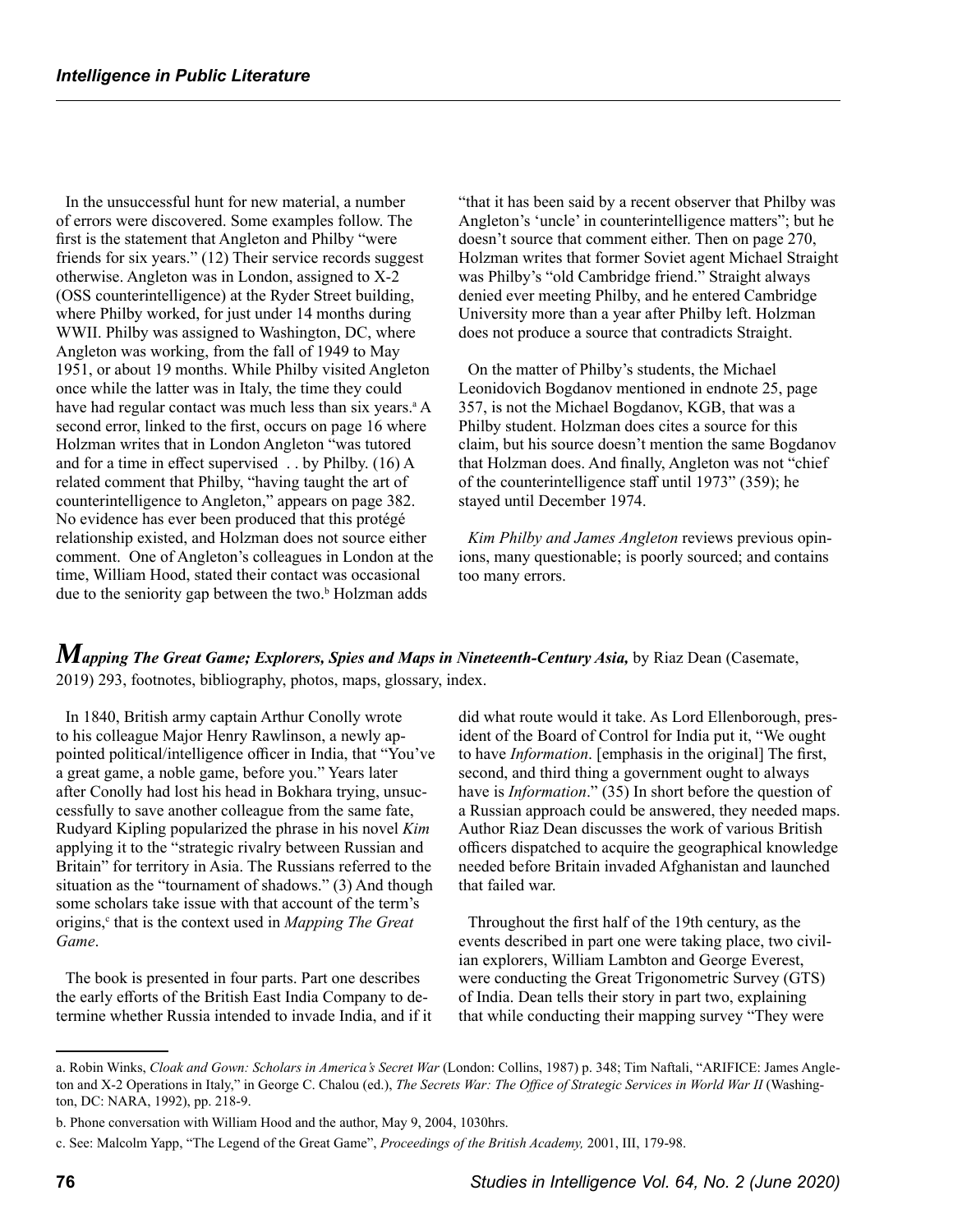expected to gather intelligence about the people they encountered and the rulers . . noting important commercial and military details." (70) But Dean concentrates on the mapping, which consumed the entire careers of the two men, without explaining why they did nothing to satisfy Ellenborough's need for maps and information.

Part three follows chronologically and focuses on the British use of local inhabitants who could cross borders with impunity. Called pundits (local explorers) they also secretly gathered "information about foreign lands [and] in the eyes of . . . neighboring governments they were spies." They were very successful in accomplishing both missions in countries like Tibet, China, and Russia, though the Russians suspected they had dual missions. (144)

The final part of *Mapping The Great Game* covers Russia's territorial acquisitions in the Turkestan region and the successful British attempts to secure its northern borders after the Second Afghan War. While Dean's emphasis is on mapping, he leaves the reader with a good appreciation of how intelligence was collected and integrated in the days before formal military intelligence units or civilian organizations.

*The Zinoviev Letter: The Conspiracy That Never Dies,* by Gill Bennett (Oxford University Press, 2018) 340, endnotes, bibliography, photos, index.

On October 9, 1924, the British Secret Intelligence Service (SIS/MI6) received a cable from its station in Riga, Latvia, containing an English translation of a letter to the Central Committee of the British Communist Party (CPGB) from Grigori Zinoviev, the head of the Bolshevik Communist International (COMINTERN). It was accepted as genuine by important British players, who viewed it as a blatant inducement to revolution, military mutiny, and an exhortation to pressure Parliament to ratify an Anglo-Soviet trade treaty. When leaked to the press days before a general election, the government's Tory opponents used it to show, among other things, that Labour "was in thrall to the 'Reds' in Moscow." (4) Labour blamed 'the Zinoviev Letter' for their loss, setting a precedent that still resonates today. As recently as 2017, when then-Prime Minister Theresa May made accusations of foreign interference in a British election, it drew comparisons with the Zinoviev Letter incident.

This is the more remarkable since the authenticity of the letter has never been established after "early enquiries were contradictory and inconclusive." The CPGB denied receiving it, Zinoviev denied writing it, no original in Russian has ever been found, and there is evidence to support the view that it was a forgery. Nevertheless, the controversy surrounding the letter surfaced "in successive general elections, in the context of atomic espionage, the treachery of the Cambridge spies… and even the Falklands War." (5) British historian Gill Bennett examines these issues in *The Zinoviev Letter.*

Bennett was not the first to try and sort out the letter's provenance. In fact, this is her second attempt. Her first<sup>a</sup> was the consequence of parliamentary questions arising from the publication of a book by Nigel West and Oleg Tsarev, *The Crown Jewels*,<sup>b</sup> that contained a chapter on the Letter based in part on KGB files. Bennett was then chief historian of the Foreign and Commonwealth Office (FCO), and she was tasked to examine all the Zinoviev Letter files and make a definitive report. Her research showed that some 30 years before, Millicent Bagot, the MI5 Soviet specialist—and model for John le Carré's Connie Sachs—had conducted a similar review. Then, in addition to numerous media accounts, Bennett found a weakly sourced book entitled *The Zinoviev Letter*<sup>c</sup> that claimed Sidney Reilly—the "Ace of Spies"—convinced MI6 that the letter was genuine.

In *The Zinoviev Letter: The Conspiracy that Never Dies*, Bennett analyzes the "theories and allegations" associated with each of these sources and others recently published, for example, Keith Jeffery's *MI6*. d (225) In particular she goes over the arguments for forgery in great depth, noting that though Zinoviev denied writing it, "he said he

a. Gill Bennett, *History Notes, 'A most extraordinary and mysterious business': The Zinoviev Letter of 1924* (FCO, 1999).

b. Nigel West and Oleg Tsarev, *The Crown Jewels: The British Secrets at the Heart of the KGB Archives* (HarperCollins, 1999).

c. Lewis Chester, Stephen Fay and Hugo Young, *The Zinoviev Letter: A Political Intrigue* (Lippincott, 1968).

d. Keith Jeffery, *MI6: The History of the Secret Intelligence Service, 1909–1949* (London: Bloomsbury, 2010).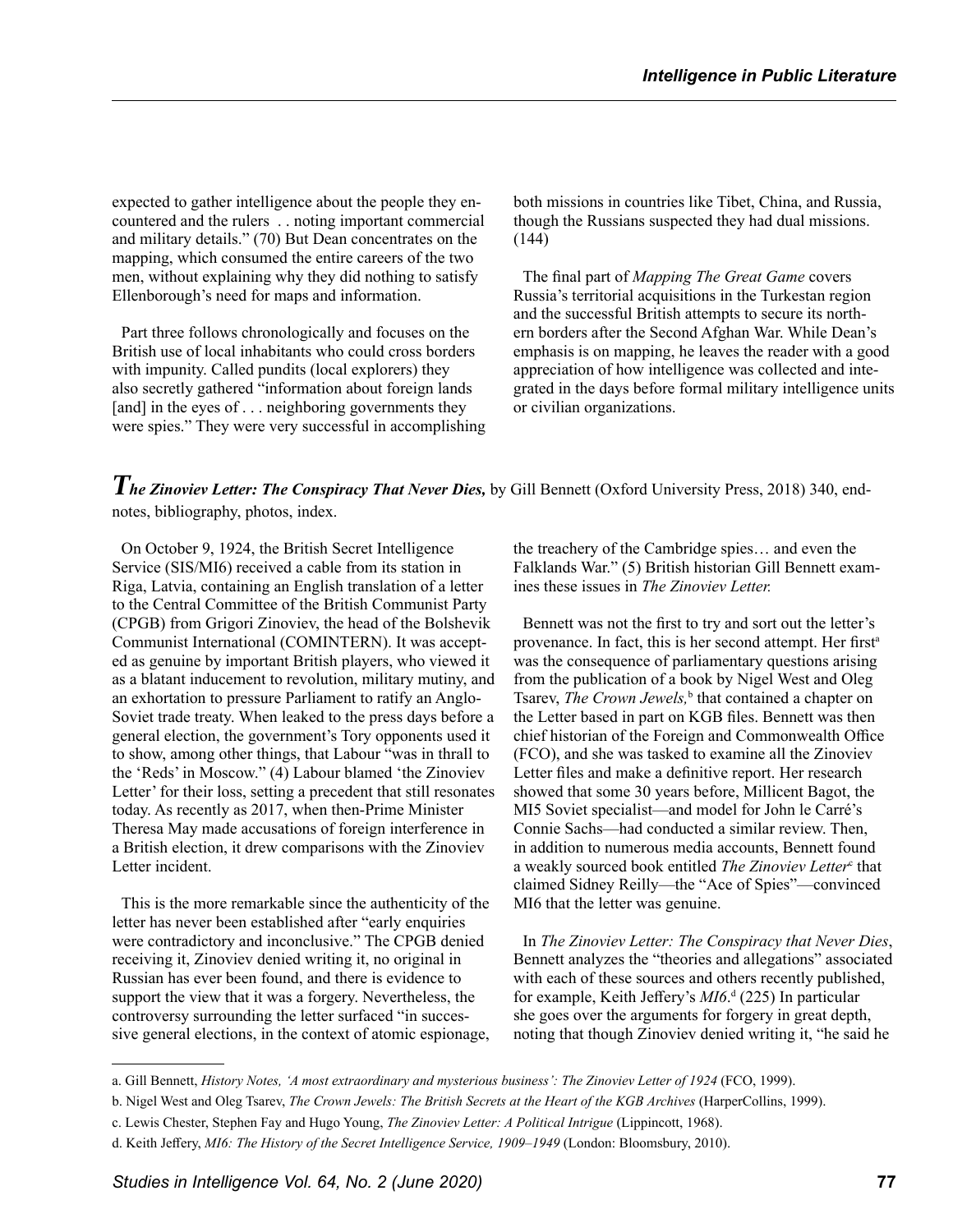would in principle have signed a draft of those terms if presented to him." (229) In general, she presents a much broader and explicit picture of how the letter has affected past events and suggests that, as a conspiracy theory, it is unlikely to expire.

Gill Bennett is left with a historian's frustration for not finding a smoking gun. But she has given the reader a most comprehensive scholarly and valuable treatment of the subject to date.

#### *Memoir*

# *The Unexpected Spy: From the CIA to the FBI, My Secret Life Taking Down Some of the World's Most Notorious Terrorists,* by Tracy Walder with Jessica Anya Blau (St. Martin's Press, 2020) 249, no index.

Tracy Walder gave her resumé to the CIA recruiter at a University of Southern California job fair in 1998. It was almost a whimsical act, certainly it wasn't planned. She was 20 years old. In 2000 she entered on duty and for nearly four years worked hard as an intelligence officer in the United States and overseas. In 2004 she left CIA and joined the FBI, where she remained for less than two years before leaving to teach high school. She is currently on the board of Girl Security, a nonprofit company that "explores girls' understanding . . . of U.S. National Security."<sup>a</sup>

Now Tracy Walder has written her memoir, *The Unexpected Spy*, in which she makes "every effort to be accurate and true in my recounting" with some caveats. With a few exceptions, she has changed the names and personal details of all FBI agents and CIA officers mentioned as well as other people she has encountered. Similarly, she has removed the names of most cities and countries visited and made the nature of her work "deliberately vague." (xi) With all those constraints, can her story be of some interest, even benefit, to readers?

Indeed it can if you are looking for insights into a career such as hers. Each chapter is a glimpse of some part of her life though, not in chronological order. She begins with the story of her interrogation of a terrorist, who after "hours of seemingly casual conversation . . gave me exactly the information that I had come for. And another pod of terrorists were [sic] stopped before they could kill." (14)

This is followed by a chapter on her early life in California where she was born in 1978. After overcoming hypotonia—poor muscle tone—she went on to grade school, endured bullying from her female classmates

only to be selected as a "Homecoming princess." Perhaps because her father was a university professor, she was always more interested in social issues and international affairs. And when she was accepted at USC she joined the Delta Gamma sorority, majored in history, and in her junior year gave her resumé to the CIA recruiter.

After describing the CIA application experience, with emphasis on the polygraph, Walder covers her early assignments at Headquarters, assignment that were influenced by 9/11. And she challenges the 9/11 Commission conclusion suggesting that the "snafu between the CIA and the FBI might be where the blame lies." (44) It was during that time, while on shift work, that she met President G. W. Bush, National Security Advisor Condoleezza Rice, Vice President Richard Cheney and DCI George Tenet when they stopped by her section early in the search for Usama bin Laden, then in the mountains of Tora Bora. "It was clear to me," she writes, "and to everyone else. . . that an aerial bombing would be the best way to flush al-Qaeda out of the caves." (62) She was disappointed when it wasn't done.

Some four months after 9/11, Walder was accepted as a "staff operations officer in the Weapons of Mass Destruction office of the Counterterrorism Center." (67) After more training, Walder went on assignments in the Middle East and Africa, then after the March 2004 terrorist attacks in Madrid, for which she felt some responsibility, (187) she decided to apply to the FBI, ostensibly to limit her overseas travel, though one wonders if that can be the entire story. Perhaps the details were obliterated in one of the many portions of the text blacked out by the classification reviewers.

a. https://www.girlsecurity.org/new-page.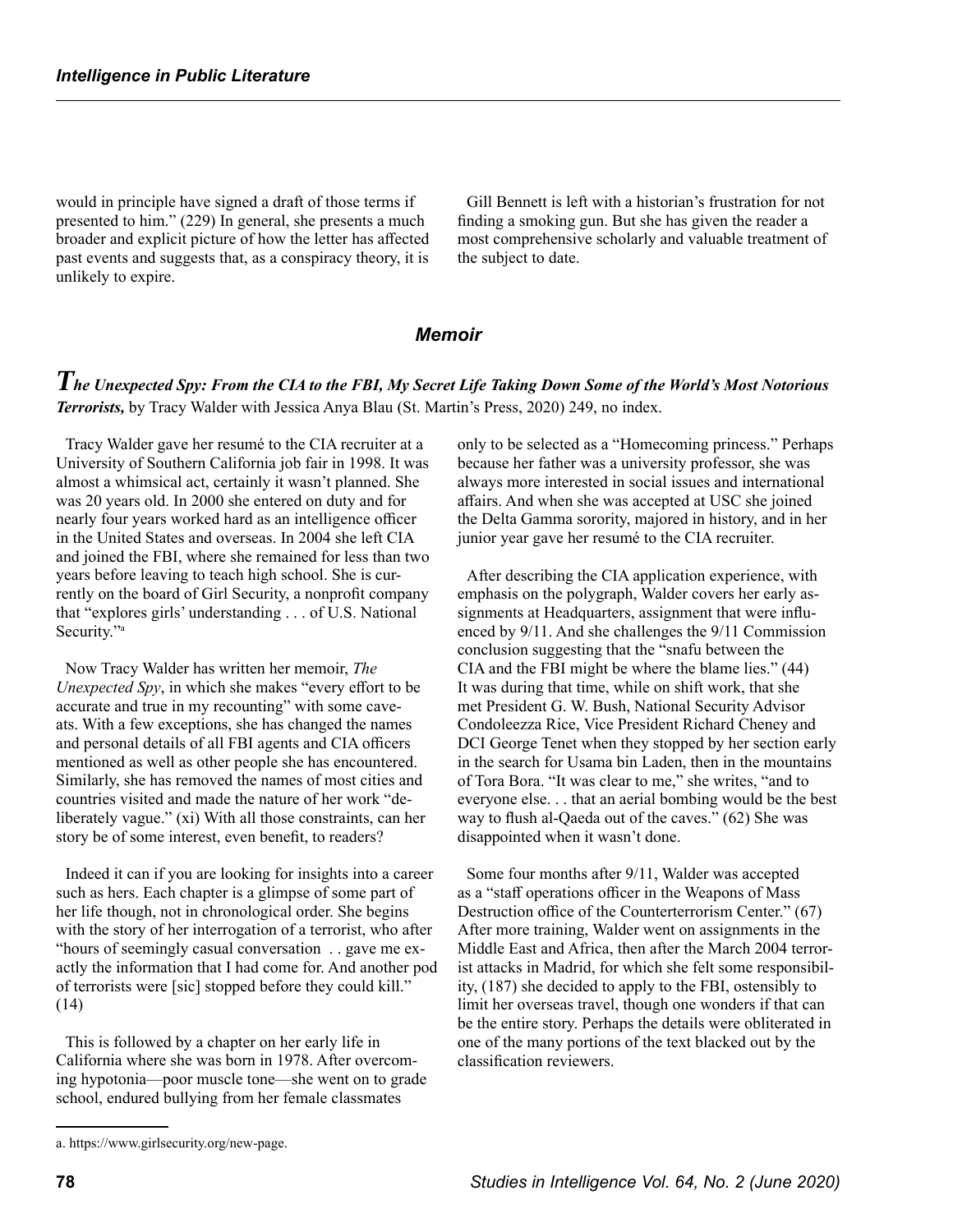Walder's time in the FBI wasn't quite what she had hoped. She was harassed during boot camp—they didn't believe she had been in the CIA—and her subsequent assignment to Los Angles was not in the counterintelligence field as she had hoped. She quit the FBI after 15 months and, still in her twenties, went to graduate school, married, and started a family. For a while she taught a high

school girls class in spycraft whose aim was encourage them to enter government service.

*The Unexpected Spy* concludes with an unconvincing explanation of why Walder didn't pursue her career in government—as if she herself is not sure why. (234–35) In any event, her memoir is atypical and hardly looks like a roadmap to a career in intelligence.

#### *Intelligence Abroad*

*ASSASSINS: The KGB's Poison Factory 10 Years On,* by Boris Volodarsky (Frontline Books, 2019) 322, footnotes, bibliography, appendices, photos, index.

In the preface to this follow-on to his first book on the KGB's "Poison Factory,"<sup>a</sup> author Boris Volodarsky provides superfluous autobiographical detail—as he did in his first book—before finally revealing himself as a former Soviet special operations officer and . . . a British intelligence historian and academic." (2) *ASSASSINS* goes on to update the reader on cases covered in the first volume, while adding a number of new operations.

The updated cases include the poisoning of Nikolai Khokhlov, who survived, and Alexander Litvinenko who did not; the assassination attempt on Lenin; the assassination of Trotsky; and the story of Soviet assassin Bogdan Stashinsky. New cases include the loss of the "96 people on board Polish Air Force One," Natalia Estemirova in Chechnya, Alexander Perepilichny, and Boris Berezovsky in England, Boris Nemtsov in Moscow, and Pavel Sheremet in Kiev, to name a few. Two attempted assassinations are also discussed. The best known is Sergei Skripal and his daughter in Salisbury, England. (2–3) Lesser known, but of at least equal importance, is the attempt on the life of Oleg Gordievsky, of which more below.

To understand the players involved, Volodarsky provides a review of the current Russian intelligence services. He begins with the well known SVR, the FSB, and "the genuinely elite foreign intelligence agency . . . the GRU." (4) Then there is the Federal Protection Service, "a euphemism for bodyguarding the high and mighty," and finally the less well known "very special agency," the Presidential Security Service (SPB), headed by Victor Zolotov, president Putin's personal bodyguard, "that can operate anywhere in the world." (6)

Returning to the attempt on Gordievsky's life, Volodarsky candidly acknowledges that Gordievsky accused him of the deed, (202) though he was never charged. No explanation is given in the narrative and in several places Volodarsky is complimentary of Gordievsky and his service to MI6. On the other hand, without providing substantiation, he challenges Gordievsky's account of his escape from the Soviet Union. And that fact raises two other issues worth mentioning about *ASSASSINS.* The first is the weak documentation. With the exception of a few footnotes, this is a 'trust me' account. The second issue is more subtle; Volodarsky insinuates himself into nearly every case mentioned—including the Ghost Stories operation that had nothing to do with assassination—implying his firsthand word is enough. But for academics, scholars, and just the curious, it is not.

Volodarsky concludes that "assassinations have been an integral part of Soviet foreign policy from Lenin to Putin." (240) And he makes it clear that he thinks Putin will implement that policy on former colleagues and intelligence officers who challenge him. But since Volodarsky has himself accused Putin, he leaves the reader wondering how he has escaped Putin's wrath.

*ASSASSINS* makes a powerful case for the long-term history and continued survival of assassination as state policy in Russia.

a. Boris Volodarsky, *KGB's Poison Factory: From Lenin to Litvinenko* (New York: Zenith Press, 2009). See Hayden Peake review in "Intelligence Officers Bookshelf" in *Studies in Intelligence* 54, No. 2 (June 2010).